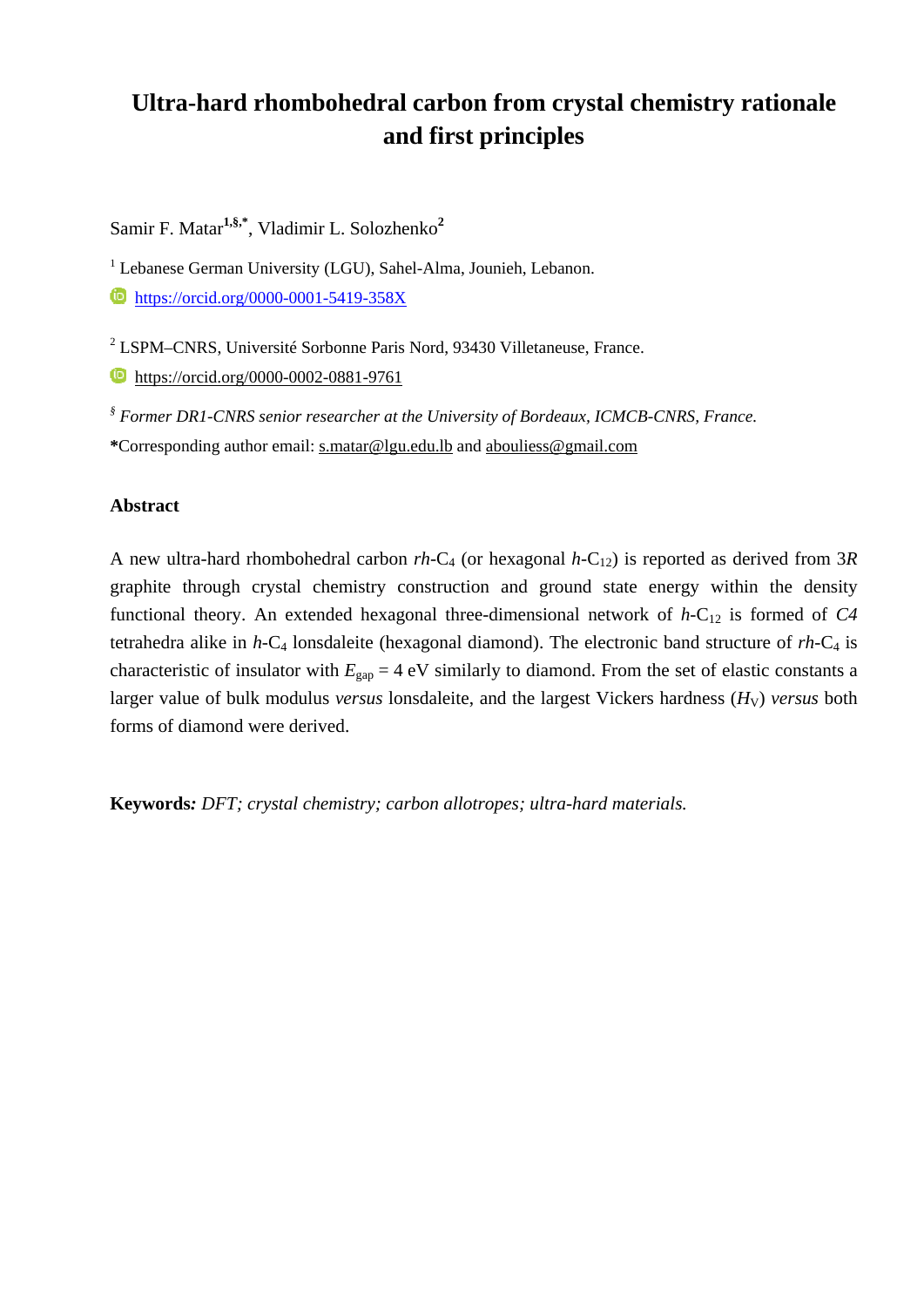## **1 Introduction**

Beside hexagonal 2*H* graphite  $(C_4)$  that is composed of two layers in *AB* sequence, there also exists rhombohedral 3*R* graphite ( $rh$ -C<sub>2</sub>) which belongs to the *R*-3 $m$  space group and is characterized by the three-layers sequence *ABC* [1] (Fig. 1a). Both hexagonal and rhombohedral graphite exhibit a triangular planar coordination of  $sp^2$  carbon with an angle of 120°.

Hexagonal diamond *h*-C<sub>4</sub> called lonsdaleite (Fig. 1b) was announced by Bundy and Kasper back in 1967 [2], but its actual existence as isolated single crystal is controversial, oppositely to well known (natural and synthetic) cubic diamond (Fig. 1c). Nevertheless, the study of lonsdaleite was extensively developed by theorists due to predicted higher mechanical performance versus diamond as quite recently shown with diamond/lonsdaleite alternating multilayer to model extended biphasic structures letting identify mechanically and thermally composite systems superior to diamond [3]. The investigations were carried out based on computations within the quantum density functional theory (DFT) [4, 5] used herein.

Based on crystal chemistry rationale with subsequent ground state energy calculations within DFT, the purpose of this paper is to devise and propose a new rhombohedral 3D ultra-hard stable carbon (*rh-*C4), expressed as *h-*C12 featuring an extended stable analogue of diamond with advanced mechanical properties.

## **2 Crystal chemistry construction rationale**

The difference between two graphite structures dwells in the Wyckoff atomic positions which are fixed in 2*H* graphite, i.e. with C1 at 2*b* (0,0,1/4) and C2 at 2*c* (1/3,2/3,1/4) positions while in 3*R* graphite there is one carbon site, and C is at the special twofold 2*c* (*x,x,x*) Wyckoff position (or the six-fold position 6*c* (0,0,*z*) in hexagonal axes settings). Then it becomes possible to consider a change of the stoichiometry from  $C_2$  to  $C_4$  by occupying additional 2*c* positions with two carbon atoms leading *in fine,* i.e. after full geometry optimization establishing the ground state energetically and structurally, to  $C_{12}$  stoichiometry in hexagonal setting. Concomitantly a change of carbon hybridization from  $C(sp^2)$  to  $C(sp^3)$  carbon is expectedly obtained.

A schematic illustration of the transformation mechanism is shown in Fig. 1d with the red arrows representing the displacements of original carbon atoms of 3*R* graphite now labeled C1, towards the introduced C2, and reaching the proposed new structure (on the right). The resulting displacements lead indeed to purely  $sp^3$  carbon (C1 and C2) throughout the structure forming a robust solid 3D network of *C4* tetrahedra. As a matter of fact it was found from the geometry relaxation calculations that the new structure is characterized by  $z_{C1} + z_{C2} = \frac{1}{2}$ , showing that the two positions are symmetrically interdependent. The structure resulting from a geometry relaxation where C1 and C2 are shown with different colors for sake of clear representation is shown in Fig. 1e. Calculations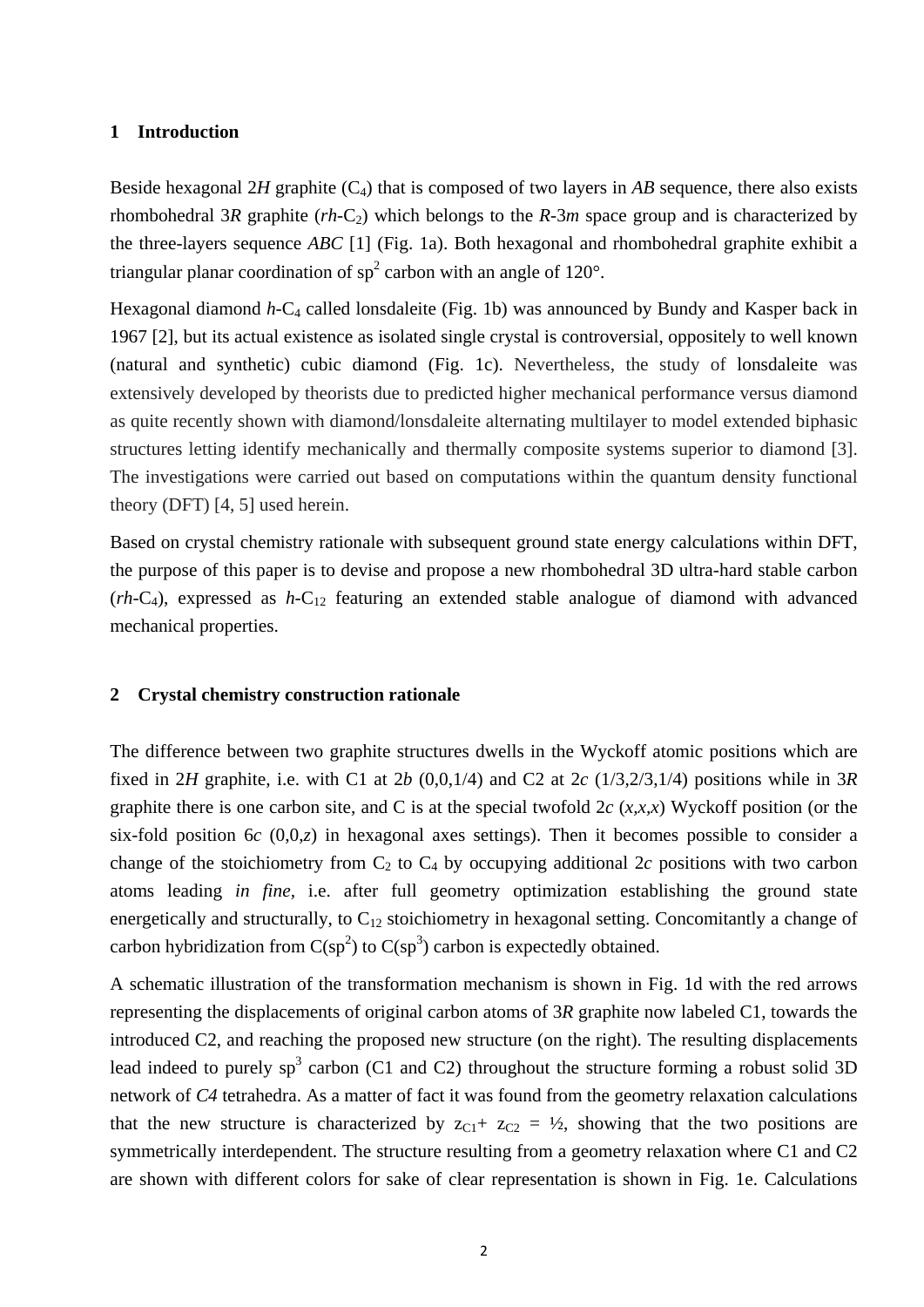were also done for the other carbon stoichiometries discussed herein (Table 1) to confront the respective atom averaged total energies.

#### **3 Computational framework**

The search for the ground state structure and energy was carried out using calculations based on the DFT. The plane-wave Vienna Ab initio Simulation Package VASP code [6,7] was used with the projector augmented wave (PAW) method [7,8] for the atomic potentials with all 4 valence states of the light element C. The exchange-correlation (XC) effects within DFT were considered with the generalized gradient approximation (GGA) [9], this scheme was preferred to local density one which is known to be over-binding. The conjugate-gradient algorithm [10] was used in this computational scheme to relax the atoms onto the ground state. The tetrahedron method with Blöchl *et al.* corrections [11] and Methfessel-Paxton scheme [12] was applied for both geometry relaxation and total energy calculations. Brillouin-zone (BZ) integrals were approximated using a special **k**-point sampling of Monkhorst and Pack [13]. The optimization of the structural parameters was performed until the forces on the atoms were less than 0.02 eV/Å and all stress components less than 0.003 eV/ $\AA$ <sup>3</sup>. The calculations were converged at an energy cut-off of 500 eV for the planewave basis set concerning the **k**-point integration in the Brillouin zone, with a starting mesh of  $6\times6\times6$  up to  $12\times12\times12$  for best convergence and relaxation to zero strains. In the post-treatment process of the ground state electronic structures, the charge density and the electronic band structures are computed and illustrated. The mechanical properties are inferred from the set of elastic constants, and the quantities derived from them pertaining to hardness.

#### **4 Calculations and discussion of the results**

#### *a- Trends of atom resolved total energies*

In a first step the afore mentioned carbon stoichiometries were examined for their total energies from unconstrained parameter-free calculations along with successive self-consistent cycles at an increasing number of **k**-points. The results are given in Table 1. The total energies are atom averaged to enable comparisons between the different carbon structures; the results are given in the last column. As a general trend, the lowest energy is observed for graphite phases: 3*R* and 2*H* with  $E_{\text{tot}}$  = -9.23 eV/at. Slightly lower magnitudes are observed for 3D phases, with the most stable energies observed for diamond and presently proposed *rh-*C4 with a significantly low energy of  $E_{\text{tot}}$  = -9.09 eV/at. With a calculation accounting for the whole triple cell C<sub>12</sub> in hexagonal setting, the energy is slightly lowered by 0.01 eV which could be related with the cell extension. Regarding  $h$ -C<sub>4</sub> (lonsdaleite), the energy E<sub>tot.</sub> = -9.07 eV/at. is higher than those of diamond and *rh*-C<sub>4</sub>; it constitutes a remarkable result which will be comforted throughout the developments of the paper.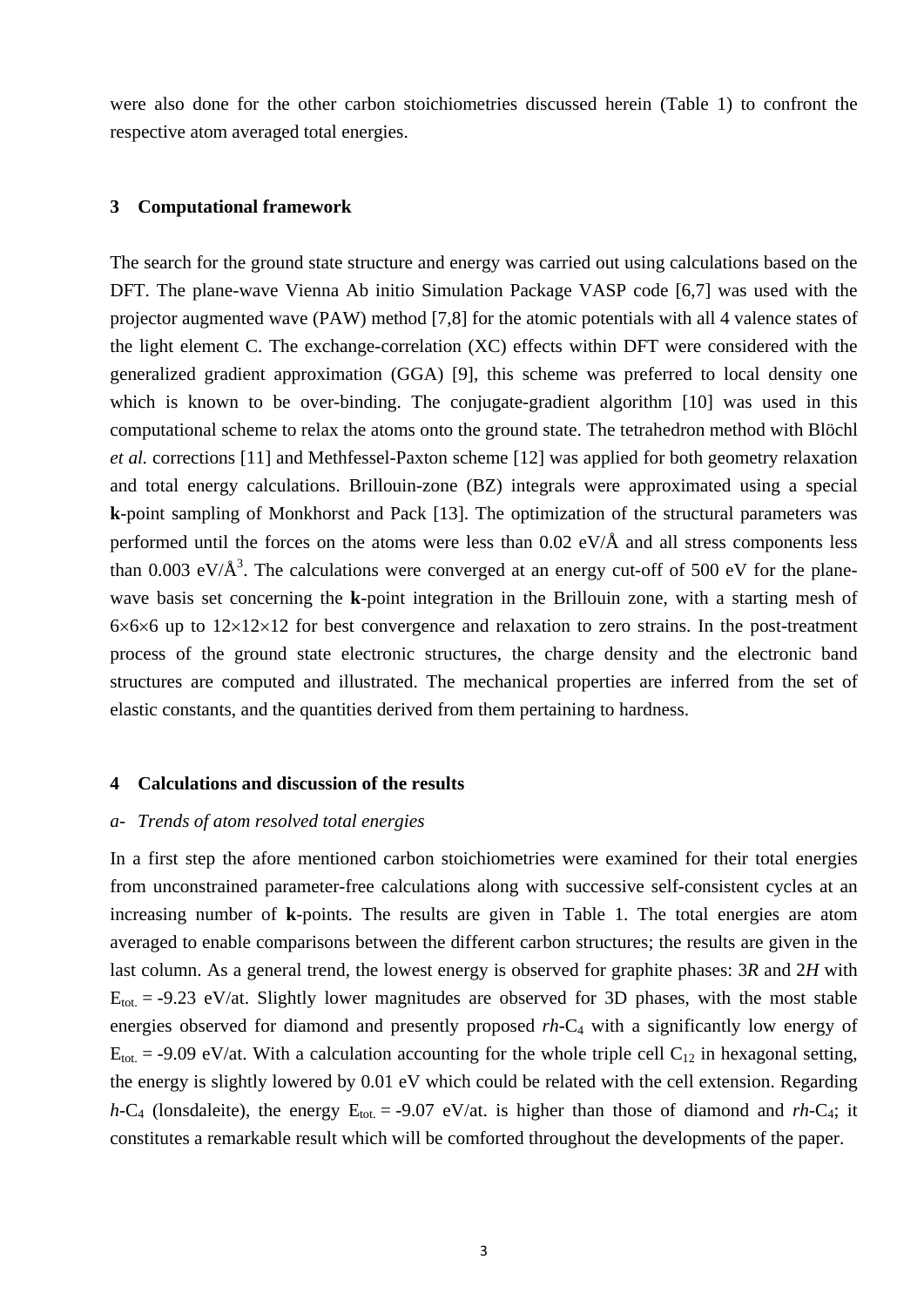Lastly for further comparison with a similar 3D carbon form, tetragonal  $C_4$  proposed in Ref. [14] was submitted to similar calculations. The atom averaged total energy led to higher of  $E_{\text{tot}} = -8.89$ eV/at., i.e. a less cohesive system than the other 3D phases.

## *b- Crystal structures parameters*

The structures of the most stable phases are detailed for 3*R* graphite, *h*-C<sub>4</sub> (lonsdaleite) and newly proposed *rh-*C4, and the crystal parameters are given in Table 2 using hexagonal setting of *R*-3*m*  space group (N°166). For 3*R* graphite, a good agreement is found between calculated and experimental values with the noticeable difference of  $d(C-C) = 1.42 \text{ Å}$ , signature of the  $C(sp^2)$  in the layered 2D structure. Oppositely in *h*-C<sub>4</sub> d(C-C) = 1.54 Å, signature of the tetrahedral C(sp<sup>3</sup>) of a 3D structure. The latter result is also found for  $rh$ -C<sub>4</sub> ( $h$ -C<sub>12</sub>) (Fig. 1e) characterized by a unique  $d(C-C) = 1.55$  Å throughout the lattice (Table 2c). It can be suggested that this arises from the interconnectedness of C1 and C2 positions, i.e. with  $z(C1) + z(C2) = \frac{1}{2}$ . The structure shown in Fig. 1e presents a large similarity of  $h$ -C<sub>12</sub> with  $h$ -C<sub>4</sub> lonsdaleite (Fig. 1b) with the particularity of three times larger cell along *c*-axis. Indeed, Figs. 1e and 1f show multiple  $2 \times 2 \times 2$  cells of the two structures to further highlight the extension of  $h$ -C<sub>12</sub>.

#### c- *Electronic properties from the charge density and the band structures*

#### Charge density:

To further assess the electronic and crystal structure relationship, the charge density projections onto the chemical constituents as situated in the crystal lattice are needed. The charge density output file resulting from the self-consistent calculations is analyzed with VESTA software [15].

Fig. 2a shows the charge density (yellow) volumes in 3*R* graphite interconnecting *C6* in three layers with continuous yellow rings of  $sp^2$ -like C. Red zone of slices observed upon crossing crystal planes point to high charge density. Oppositely in Fig. 2b the charge density around carbon atoms in diamond shows a perfect  $C(sp^3)$  tetrahedral shape. Fig. 2c sketches  $h-C_4$  (lonsdaleite) beside the middle of *h-*C12 in order to emphasize the similarity of the two structures regarding the succession of carbon along the vertical hexagonal *c*-axis, while highlighting the extended  $h-C_{12}$  structure. Charge density on the left hand side of Fig. 2c exhibits  $4C(sp^3)$  atoms, but a better inspection of successive corner sharing tetrahedra along the vertical hexagonal *c*-axis is observed in  $C_{12}$  on the right hand side. Also one can observe the trace of red triangular shape projection of the tetrahedra at the basal planes 0 and 1 showing high charge density featured by the red spots.

## Electronic band structures:

Focusing on the 3D structures, Fig. 3 shows the electronic band structures computed using experimental (losdaleite and diamond) and calculated *rh*-C<sub>4</sub> (*h*-C<sub>12</sub>). The bands develop along the main directions of the first wedge of the respective hexagonal and face centered cubic Brillouin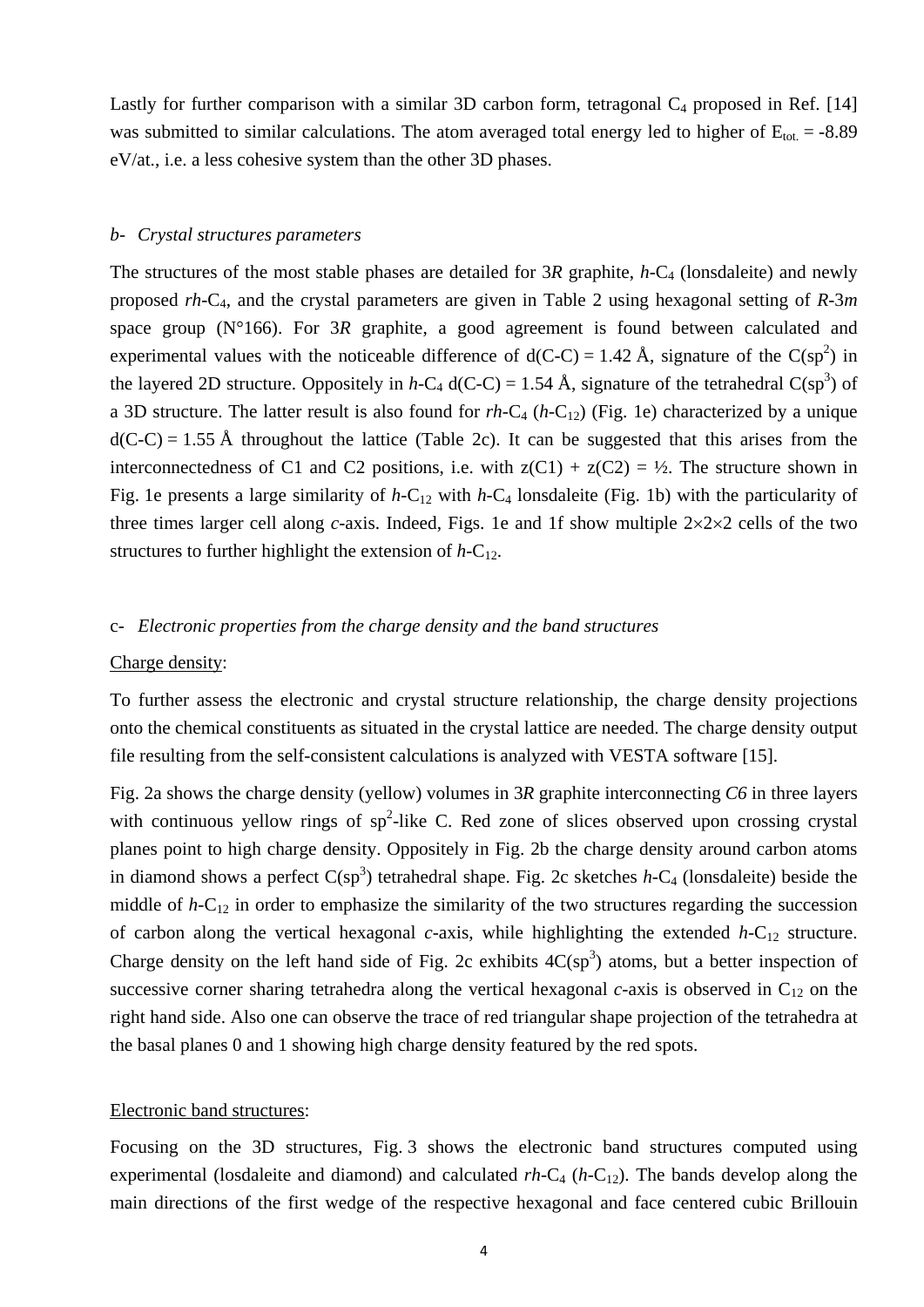zones. The hexagonal one is shown in Fig. 3c. All three carbon phases:  $h-C_{12}$ ,  $h-C_4$  and diamond possess large band gaps separating the filled valence band (VB) which show the same band width of 22 eV from the empty conduction band (CB). The zero of energy along the *y*-axis is within the gap. The band gap shows similar magnitude for the three carbon forms with ~4 eV signaling insulating electronic behaviors.

In *h-*C4 lonsdaleite the band gap is indirect between two points in the VB and CB, i.e. between with  $\Gamma_{VB}$  and K<sub>CB</sub>, but for both diamond and *rh*-C<sub>4</sub> (*h*-C<sub>12</sub>) the gap is from  $\Gamma_{VB}$  to a CB minimum in between the lines, A-L and  $\Gamma$ -X, respectively. Also it is interesting to show that the main difference between the band structures of the two hexagonal phases, besides the number of bands which is proportional to the number of atoms with their valence states, with three times more bands in  $h$ -C<sub>12</sub> than in  $h$ -C<sub>4</sub>, is the length of the vertical  $\Gamma$ -A line (cf. Fig. 3c) which is much smaller in the former. This is a reciprocal space property of inversely proportional lengths, here the *c* parameter longer in  $h$ -C<sub>12</sub>, whereas the other in-plane lines  $(a,b)$  plane) are similar in both.

#### d- Mechanical properties from the full elastic tensors

#### Elastic constants:

The elastic properties were determined by performing finite distortions of the lattice and deriving the elastic constants from the strain-stress relationship. In hexagonal symmetry there are five independent elastic stiffness constants  $C_{11}$ ,  $C_{33}$ ,  $C_{44}$ ,  $C_{12}$ , and  $C_{13}$ . Most encountered compounds are polycrystalline where single-crystal grains are randomly oriented, so that on a large scale such materials can be considered as statistically isotropic. They are then completely described by the bulk modulus *B* and the shear modulus *G*, which may be obtained by averaging the single-crystal elastic constants. The most widely used averaging method of the elastic stiffness constants is the Voigt one [16] based on a uniform strain. The calculated set of elastic constants is given in Table 3.

All C<sub>ij</sub> values are positive and their combinations:  $C_{11} > C_{12}$ ,  $C_{11}C_{33} > C_{13}^2$  and  $(C_{11}+C_{12})C_{33} > C_{13}C_{13}$  $2C_{13}^2$  obey the rules pertaining to the mechanical stability of the phase. The bulk  $(B_V)$  and shear (*G*V) moduli following Voigt are formulated for the hexagonal system as:

$$
B_{\rm V} = 1/9 \left\{ 2(C_{11} + C_{12}) + 4C_{13} + C_{33} \right\}
$$

and

$$
G_V = 1/30 \{C_{11} + C_{12} + 2 C_{33} - 4 C_{13} + 12 C_{44} + 6(C_{11} - C_{12})\}
$$

The numerical values are given in the last three columns of Table 3. The highest bulk modulus value is obtained for presently proposed *rh-*C4.

The Pugh's *G*/*B* ratio [17] is an indicator of brittleness or ductility for  $G/B > 0.5$  and  $G/B < 0.5$ , respectively. All  $G/B$  are  $> 1$  indicating high brittleness.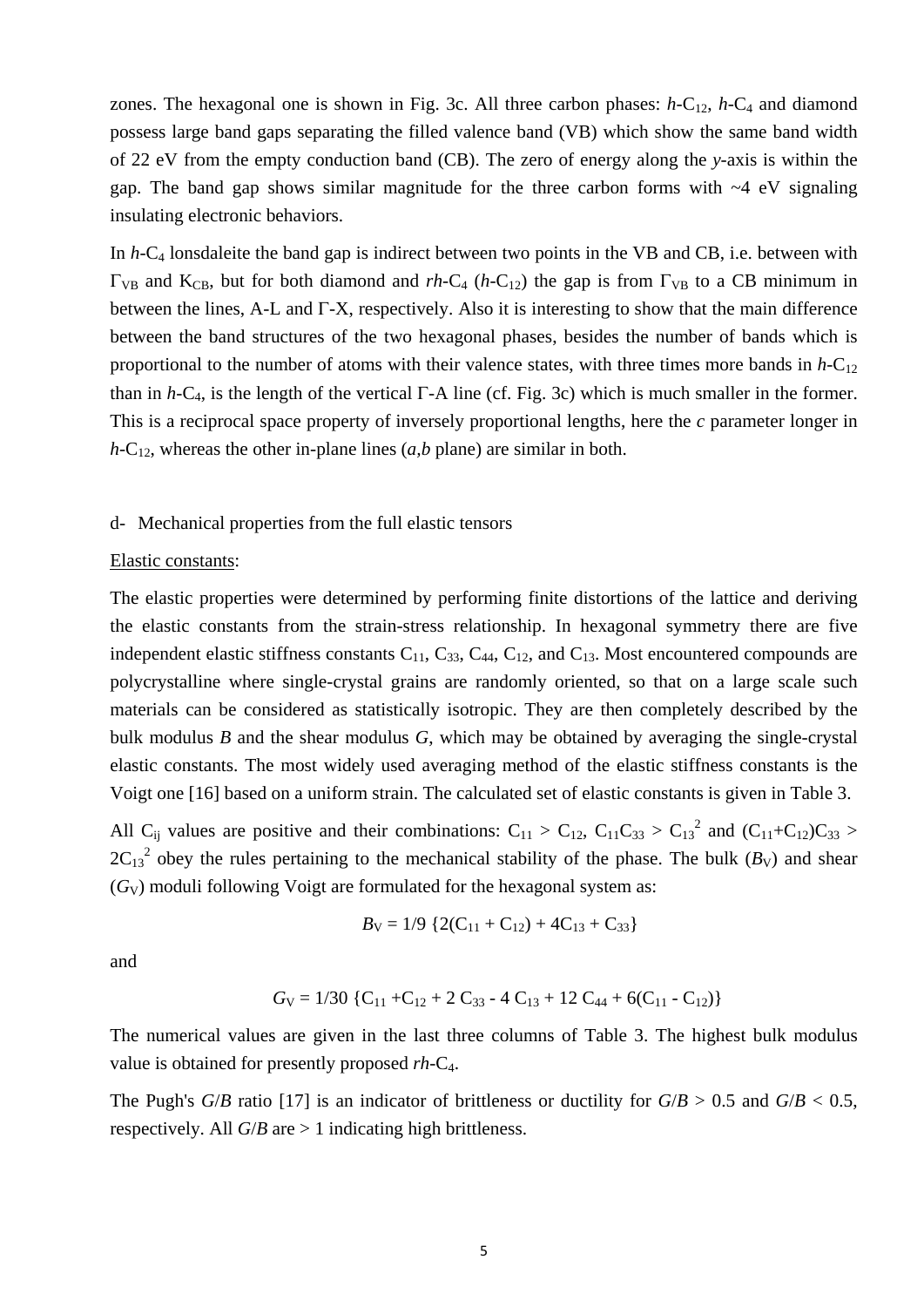## Hardness:

Vickers hardness  $(H_V)$  was predicted using three contemporary theoretical models of hardness: (i) Mazhnik-Oganov model [18], (ii) Chen-Niu model [19], and (iii) thermodynamic model [20].. The first two models use the elastic properties, while the thermodynamic approach takes into account the crystal structure and thermodynamic properties.

The results are presented in Table 4 and indicate a slightly higher hardness of rhombohedral carbon compared to diamond (both cubic and hexagonal) in the framework of all three models.

The bulk moduli of  $rh$ -C<sub>4</sub> and lonsdaleite estimated from the thermodynamic model ( $B_0$ ) are in good agreement with those obtained from the elastic constants  $(B_V)$ .

Mazhnik-Oganov model was also used for estimation of fracture toughness  $(K<sub>Ic</sub>)$  of dense carbon allotropes (Table 4). For hexagonal and cubic diamond  $K_{Ic}$ -values are very close, while the fracture toughness of the new phase is slightly higher.

# **5- Conclusion**

Crystal chemistry rationale of structurally transforming 2D into 3D followed by geometryoptimization calculations within quantum density functional theory of the generated model structures, were applied to propose a new form of 3D carbon, namely *rh-*C4 (space group *R*-3*m*) from energy and energy-related physical quantities as elastic constants, the charge density and the electronic band structures. Compared to diamond and lonsdaleite, *rh-*C4 is shown to possess slightly better mechanical properties such as hardness and fracture toughness. The novelty of an extended carbon 3D structure together with high performances let suggest *rh-*C4 as a potential ultra-hard material [22].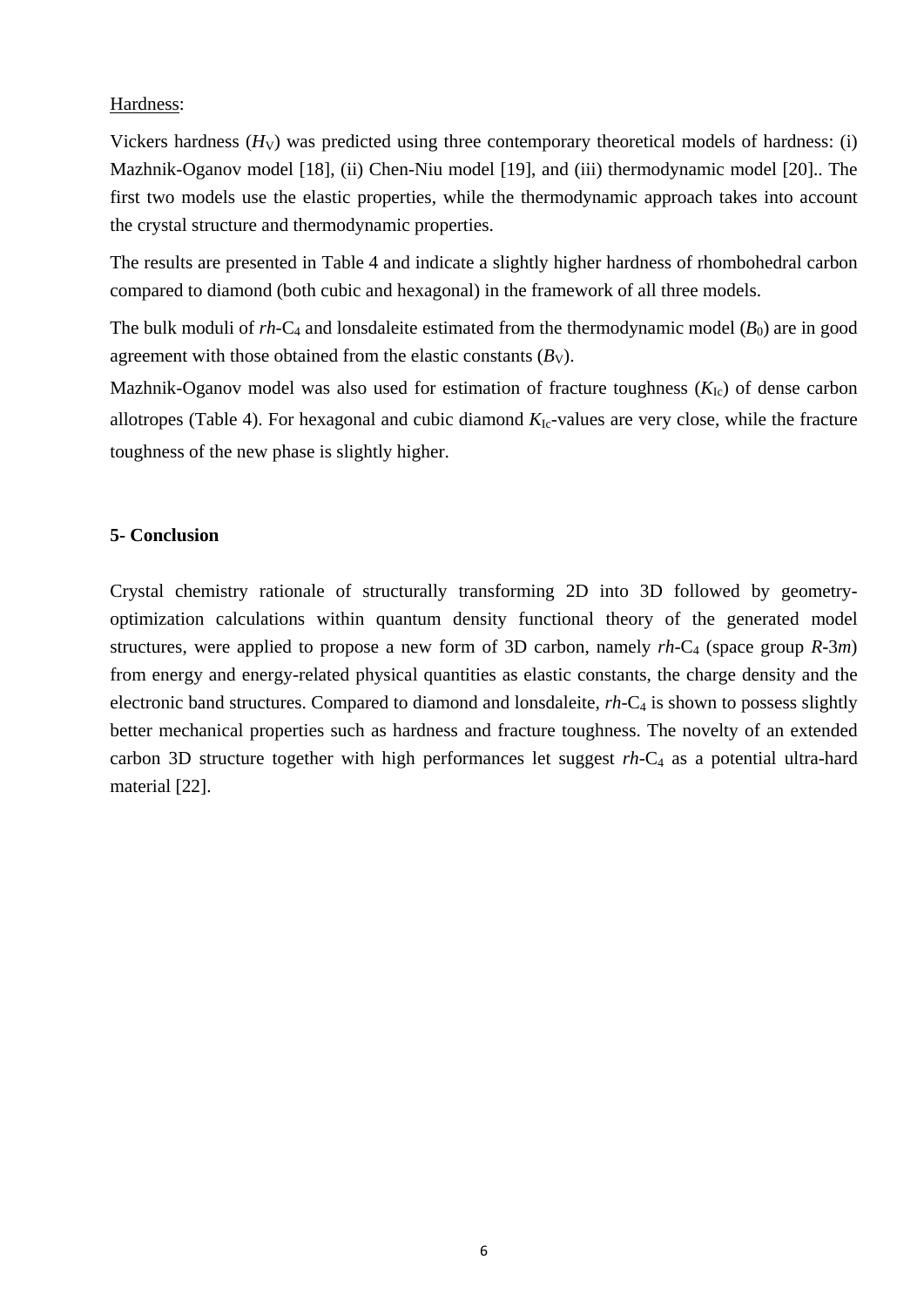#### **References**

- [1] H. Lipson and A. R. Stokes, *Nature* **149**, 328 (1942).
- [2] F. P. Bundy and J. S. Kasper, *J. Chem. Phys.* **46**, 3437 (1967).
- [3] B. Yang, X. Peng, Y. Zhao, D. Yin, T. Fu and C. Huang, *J. Mater. Sci. Technol.* **48**, 114 (2020).
- [4] P. Hohenberg and W. Kohn, *Phys. Rev. B* **136**, 864 (1964).
- [5] W. Kohn and L. J. Sham, *Phys. Rev. A* **140**, 1133 (1965).
- [6] G. Kresse and J. Furthmüller, *Phys. Rev. B* **54**, 11169 (1996).
- [7] G. Kresse and J. Joubert, *Phys. Rev. B* **59**, 1758 (1999).
- [8] P. E. Blöchl, *Phys. Rev. B* **50**, 17953 (1994).
- [9] J. Perdew, K. Burke and M. Ernzerhof, *Phys. Rev. Lett.* **77**, 3865 (1996).
- [10] W. H. Press, B. P. Flannery, S. A. Teukolsky and W. T. Vetterling, *Numerical Recipes*, 2nd ed. Cambridge University Press: New York, USA, 1986.
- [11] P. E. Blöchl, O. Jepsen and O. K. Anderson, *Phys. Rev. B* **49**, 16223 (1994).
- [12] M. Methfessel and A.T. Paxton, *Phys. Rev. B* **40**, 3616 (1989).
- [13] H. J. Monkhorst and J. D. Pack, *Phys. Rev. B* **13**, 5188 (1976.).
- [14] K. Umemoto, R. M. Wentzcovitch, S. Saito, and T. Miyake. *Phys. Rev. Lett.* **104**, 125504 (2010).
- [15] K. Momma and F. Izumi, *J. Appl. Crystallogr.* **44**, 1272 (2011).
- [16] W. Voigt, *Ann. Phys.* **274**, 573 (1889).
- [17] S. F. Pugh, *Phil. Mag.* **45**, 823 (1954).
- [18] [E. Mazhnik](https://aip.scitation.org/author/Mazhnik%2C+Efim) and [A. R. Oganov,](https://aip.scitation.org/author/Oganov%2C+Artem+R) *J. Appl. Phys.* **126**, 125109 (2019).
- [19] X-Q. Chen, H. Niu and D. Li, *Intermetallics* **19**, 1275 (2011).
- [20] V. A. Mukhanov, O. O. Kurakevych and V. L. Solozhenko, *J. Superhard Mater.* **30**, 368 (2008).
- [21] V. V. Brazhkin and V. L. Solozhenko*, J. Appl. Phys.* **125**, 130901 (2019).
- [22] V. L. Solozhenko and Y. Le Godec, *J. Appl. Phys.* **126**, 230401 (2019).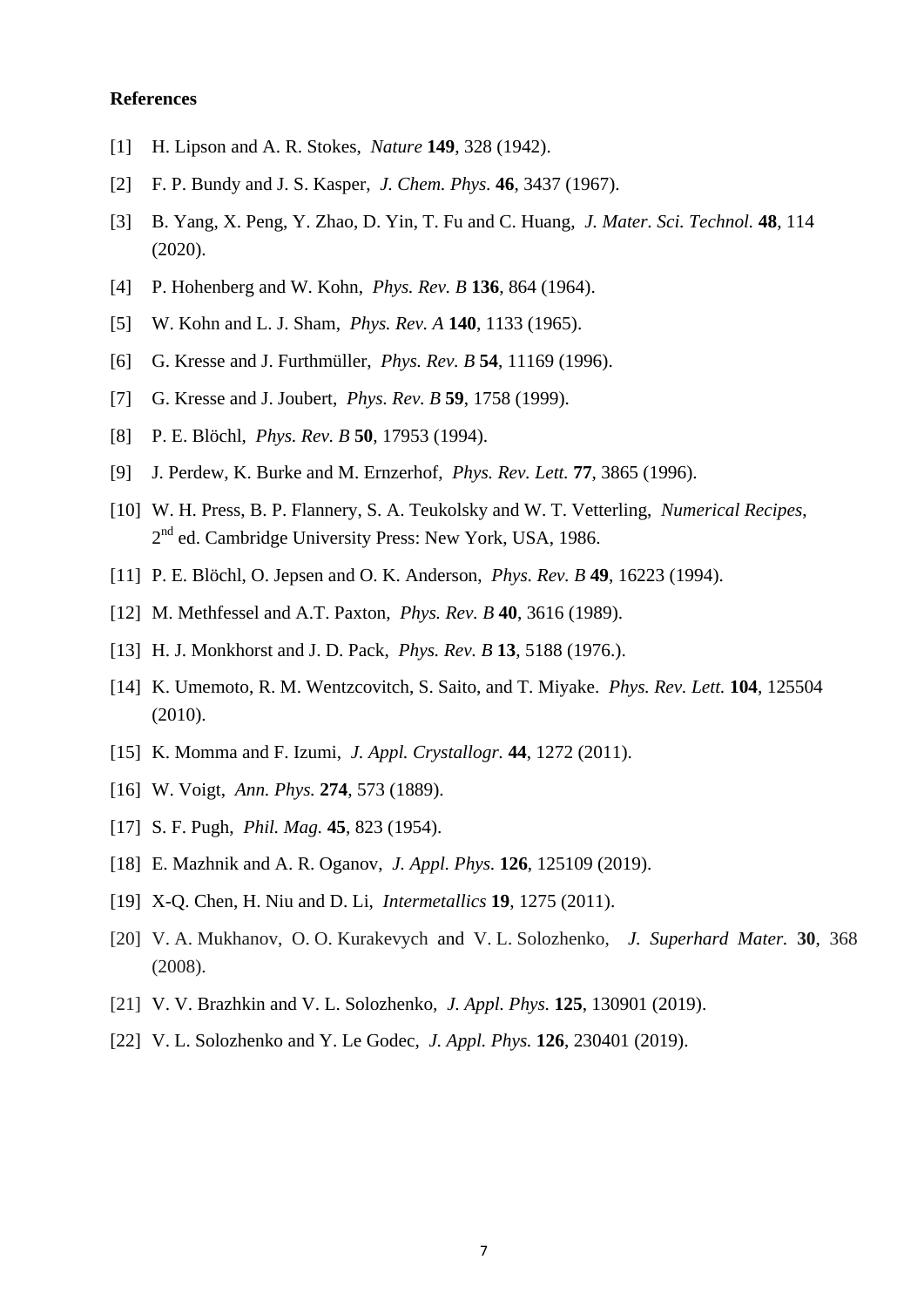| Table 1. Total and atom averaged energies of the different carbon phases considered in this work ( $pw$ - present work). |  |  |  |  |  |  |
|--------------------------------------------------------------------------------------------------------------------------|--|--|--|--|--|--|
|                                                                                                                          |  |  |  |  |  |  |

| Carbon phase            | Space group            | $E_{\text{tot.}}$ (eV) | $E$ /at. (eV) |  |
|-------------------------|------------------------|------------------------|---------------|--|
|                         |                        |                        |               |  |
| $C_4$ (2H graphite)     | $P6\sqrt{mmc}$ (N°194) | $-36.88$               | $-9.24$       |  |
| $C_2$ (3R graphite) [1] | $R-3m$ (N°166)         | $-18.46$               | $-9.23$       |  |
| $C_4$ (lonsdaleite)     | $P6\sqrt{mmc}$ (N°194) | $-36.28$               | $-9.07$       |  |
| $C_8$ (diamond)         | $Fd-3m$ (N°227)        | $-72.72$               | $-9.09$       |  |
| $C_4(pw)$               | $R-3m$ (N°166)         | $-36.36$               | $-9.09$       |  |
| $C_{12} (pw)$           | $=$ with hex. axes     | $-109.14$              | $-9.10$       |  |
| $C_4$ (tetragonal) [4]  | $I4/mmm$ (N°125)       | $-35.57$               | $-8.89$       |  |

*Refs.[1] and [4] are only relevant to the source crystal data used to carry out the energy calculations*.

Table 2. Experimental and (calculated) structure parameters

a) C2 3*R* graphite, space group *R*-3*m* (N°166) [2]. Parameters in hexagonal setting:  $a_{\text{hex}} = 2.456 (2.459) \text{ Å}$ ;  $c_{\text{hex}} = 10.41 (10.8) \text{ Å}$ .

| Atom          | Wyckoff                   | X   |     |              |  |
|---------------|---------------------------|-----|-----|--------------|--|
| $\mathcal{C}$ | $^{6c}$                   | 0.0 | 0.0 | 0.167(0.167) |  |
|               | $d(C-C) = 1.419(1.42)$ Å. |     |     |              |  |

b) C<sub>4</sub> lonsdaleite, space group *P*6<sub>3</sub>/mmc (N°194) [3].  $a_{\text{hex}} = 2.52$  (2.51) Å;  $c_{\text{hex}} = 4.12$  (4.17) Å (Fig. 1e).

| Atom         | Wyckoff | X   |     | L            |  |
|--------------|---------|-----|-----|--------------|--|
| $\mathsf{C}$ | 4t      | 1/3 | 2/3 | 0.062(0.063) |  |

 $d(C-C) = 1.545$  (1.54) Å.

c) C<sub>4</sub>, space group *R*-3*m* (N°166) [ $pw$ ]  $a_{\text{rh}} = 4.33 \text{ Å}; \alpha = 33.57^{\circ}.$ Crystal parameters in hexagonal setting, i.e. C12 (Fig. 1e): *a*hex= 2.49 Å; *c*hex 12.21 Å.

| Atom           | Wyckoff | X | z     |  |
|----------------|---------|---|-------|--|
| C1             | 6c      |   | 0.188 |  |
| C <sub>2</sub> | 6c      |   | 0.312 |  |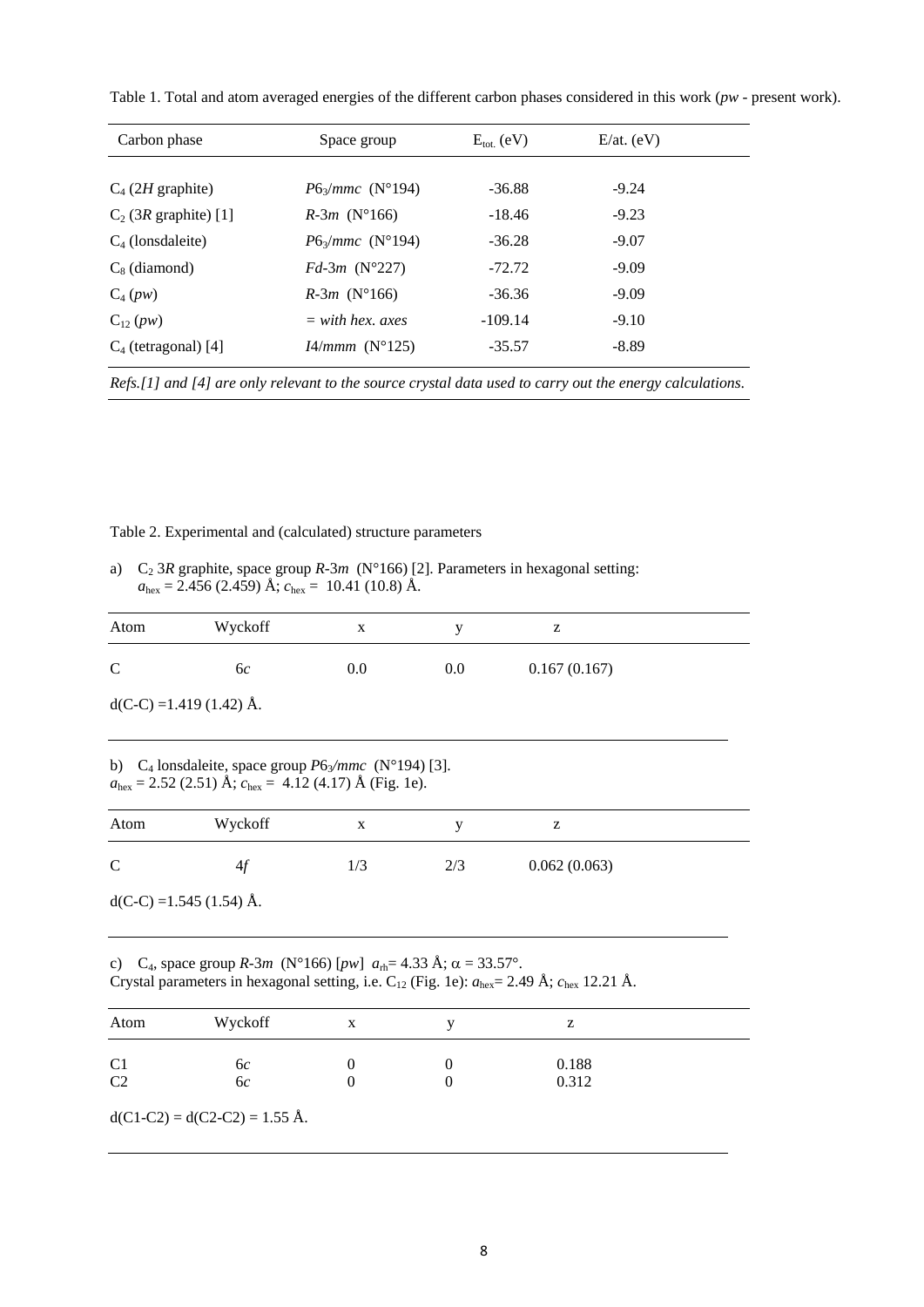|                    | $C_{11}$ | $C_{12}$ | $C_{13}$ | $C_{33}$ | $C_{44}$ | $B_{\rm V}$ | $G_V$ | G/B  |
|--------------------|----------|----------|----------|----------|----------|-------------|-------|------|
|                    |          |          |          |          |          |             |       |      |
| $3R$ graphite      | 1060     | 180      | 8        | 24       | 415      | 103         | 135   | 1.31 |
| Lonsdaleite $(pw)$ | 1180     | 94       | 12       | 1298     | 520      | 432         | 521   | 1.28 |
| $rh$ - $C_4$ (pw)  | 1190     | 92       | 60       | 1323     | 524      | 458         | 552   | 1.20 |
| Diamond (exp)      | 1080     | 125      |          |          | 577      | 445         |       |      |
|                    |          |          |          |          |          |             |       |      |

Table 3. Elastic constants  $C_{ij}$  (in GPa) of carbon allotropes

Table 4. Mechanical properties of carbon allotropes: Vickers hardness  $(H_v)$ , bulk modulus  $(B_0)$ , shear modulus (*G*), Young's modulus (*E*), Poisson's ratio ( $\nu$ ) and fracture toughness ( $K_{\text{Ic}}$ )

|              | $H_V$      |                |                 | B       |             | G                     | $E^{\,\S}$ | $\nu^{\S}$ | $K_{\mathrm{Ic}}^{\dagger}$ |
|--------------|------------|----------------|-----------------|---------|-------------|-----------------------|------------|------------|-----------------------------|
|              | $T^{\ast}$ | $MO^{\dagger}$ | $CN^{\ddagger}$ | $B_0^*$ | $B_{\rm V}$ |                       |            |            |                             |
|              |            |                |                 | GPa     |             |                       |            |            | $MPa·m^{\frac{1}{2}}$       |
| $rh$ - $C_4$ | 100        | 105            | 97              | 456     | 458         | $552^{\,(G_{\rm V})}$ | 1181       | 0.070      | 6.7                         |
| Lonsdaleite  | 97         | 99             | 94              | 443     | 432         | $521^{(G_v)}$         | 1115       | 0.070      | 6.2                         |
| Diamond      | 98         | 100            | 93              | 445**   |             | $530***$              | 1138       | 0.074      | 6.4                         |

\* Thermodynamic model [20]

† Mazhnik-Oganov model [18]

‡ Chen-Niu model [19]

 $\frac{8}{5}$  E and v values calculated using isotropic approximation

 $*$ \* Ref. 21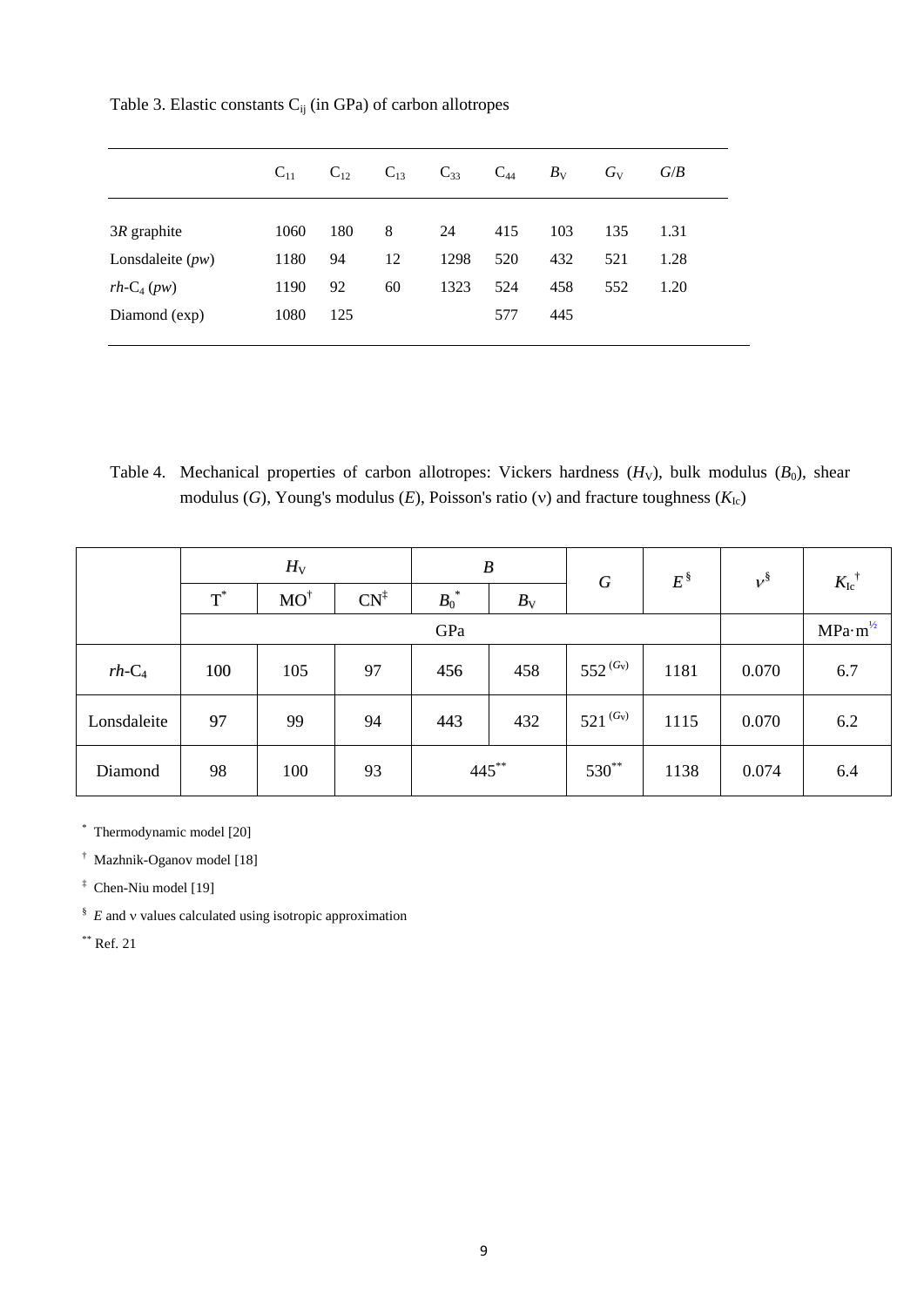**Figures** 







 *(d) (e)*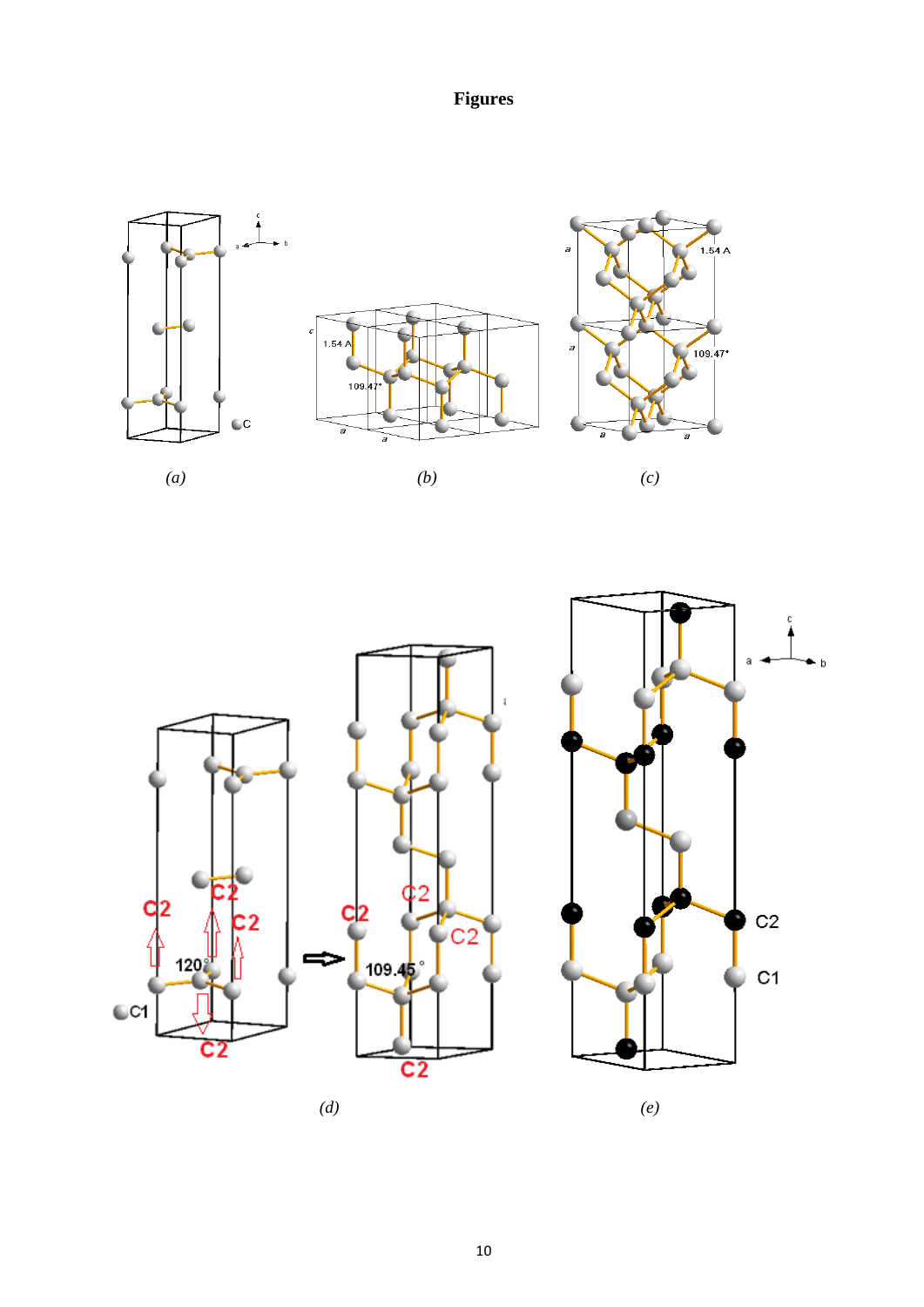

Figure 1. Sketches of the respective structures. (*a*) 3*R* graphite  $rh$ -C<sub>2</sub> ( $h$ -C<sub>6</sub>); (*b*)  $h$ -C<sub>4</sub> lonsdaleite 2×2×1 cell; (*c*) *c*-C<sub>8</sub> diamond 1×1×2 cell; (*d*) Transformation mechanism 2D  $\rightarrow$  3D; (*e*)  $rh$ -C<sub>4</sub> ( $h$ -C<sub>12</sub>) rhombohedral carbon fully geometry opitimized to energy groud state; (*f*) Multiple 2×2×2 cells of lonsdaleite; (*g*) Multiple 2×2×2 cells of C<sub>12</sub>. Rhombohedral structures are represented using hexagonal settings.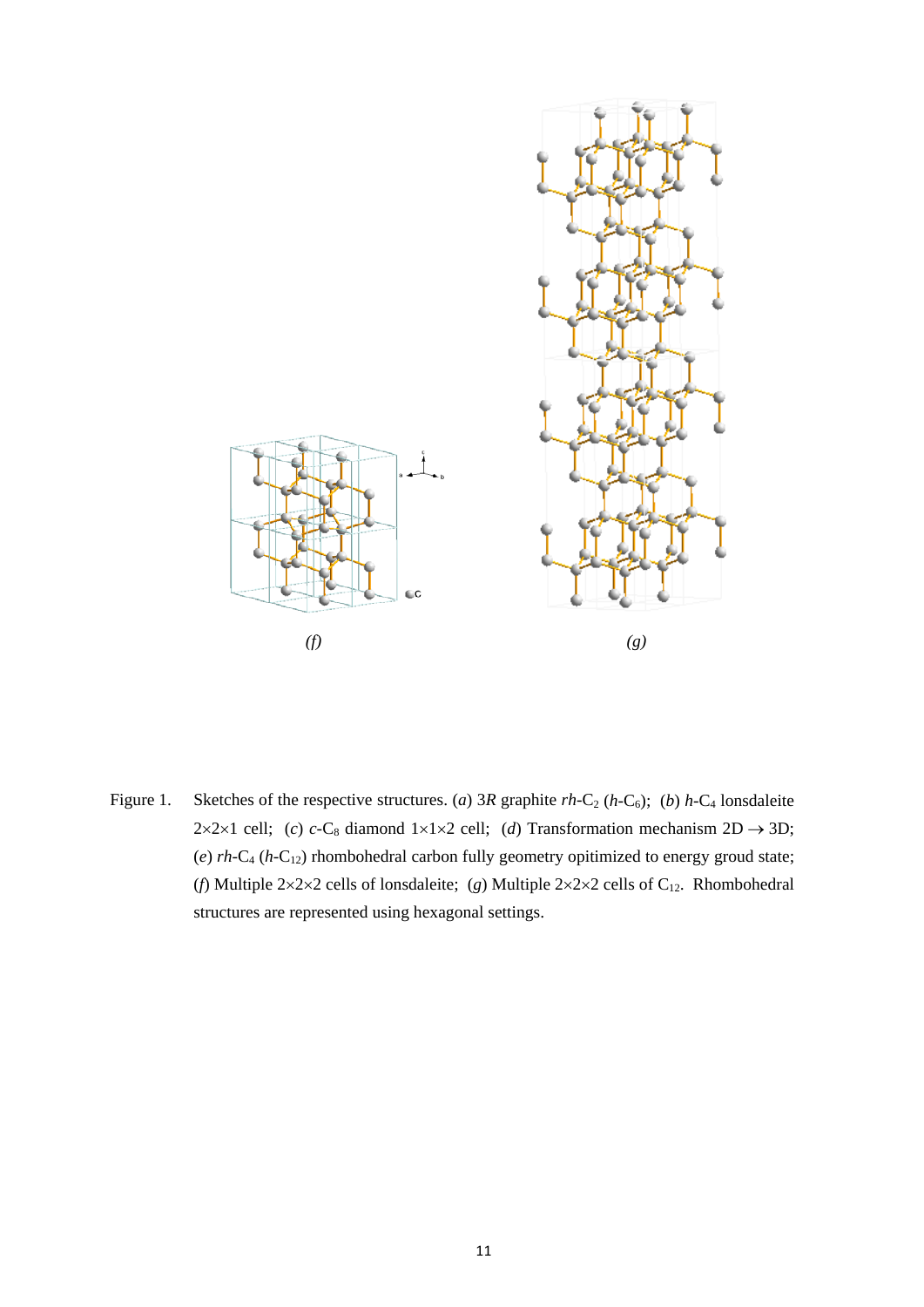

Figure 2. Charge density.  $C(sp^2)$ -like rings in (*a*) *rh*-C<sub>2</sub> 3*R* graphite; and  $C(sp^3)$ -like tetrahedra in: (*b*)  $c$ -C<sub>8</sub> diamond; (*c*)  $h$ -C<sub>4</sub> lonsdaleite and (*d*)  $rh$ -C<sub>4</sub> ( $h$ -C<sub>12</sub>) rhombohedral carbon. Brown spheres represent the carbon atoms.